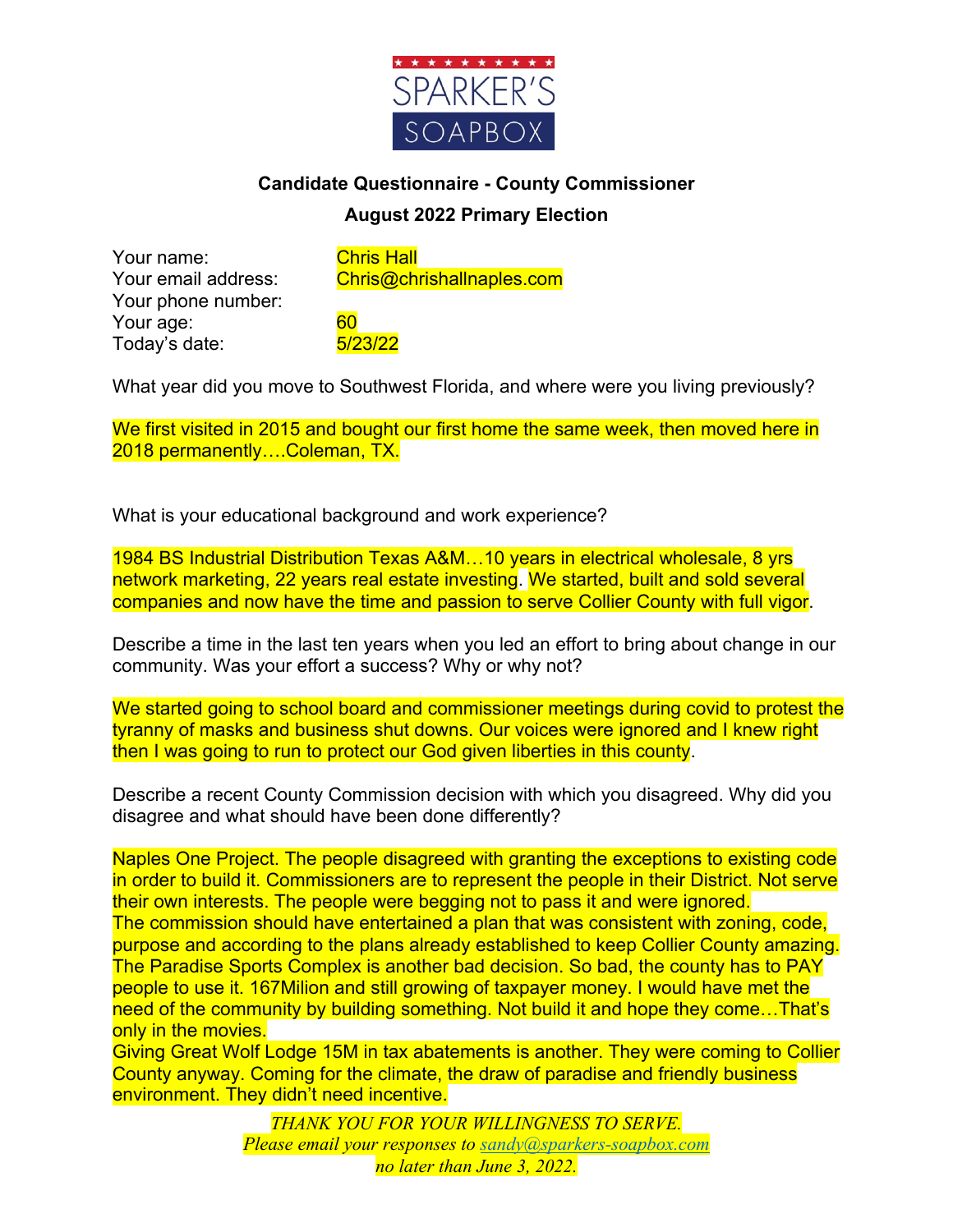What is your top priority in terms of Collier County's environment? What county government solutions do you propose to address it?

Protecting the intercoastal waterways, keeping them clean, improving the storm water runoff and cleaning up affluents entered into each.

Purchasing two different Water Quality Bio Reactors (one at Naples Bay and one west of Golden Gate City) These will take pumped water through 5 different channels of wood chips, thereby cleaning the water, eating up nutrients and affluents to a 90-95% efficiency.

What is your top priority in terms of Collier County's infrastructure? What county government solutions do you propose to address it?

Improving traffic by existing projects and negotiating with Conservation Groups to get roadways out east to support growth BEFORE we grow. Growth and traffic go hand in hand and infrastructure should come first. Its always smart to have a horse before you build a cart.

What is your top priority in terms of the growth and development of eastern Collier County? What county government solutions do you propose to address it?

Stick to the well laid out growth plan already in existence. Allow growth within our means.

What is your top priority in terms of redevelopment in coastal Collier County? What county government solutions do you propose to address it?

No one wants high rises and high density buildings taking over our coast. There again, stick to what has made and kept Collier County special.

What is your top priority in terms of affordable housing in Collier County? What county government solutions do you propose to address it?

Its not the governments (taxpayers) responsibility to subsidize housing.

This whole topic is a big one for me. I stand for Smaller government and less control. I think God given rights for each person to pursue life, liberty, and happiness is ultra important. Now, having said that, I do not think government should get involved limiting rent, get between landlords and residents, or "mandate" anything.

I DO believe in private sector housing solutions where the county government CAN give property to be built on strictly for "under the market"(affordable) homes to be BOUGHT by people in the workforce, service industry, first responders, police, teachers, etc. The county can also give incentives to developers, builders, mortgage companies, etc by excusing impact fees, property taxes and permit fees. This is a good solution so tenants will never face rising rents in an anomaly market. Rich people didn't cause prices to rise, demand for freedom did. That's not a bad thing. It's bad people got stuck in this situation but it's also temporary. Free market will correct itself but in the meantime we can offer common sense solutions without having the govt step in and Control. I have a

> *THANK YOU FOR YOUR WILLINGNESS TO SERVE. Please email your responses to sandy@sparkers-soapbox.com no later than June 3, 2022.*